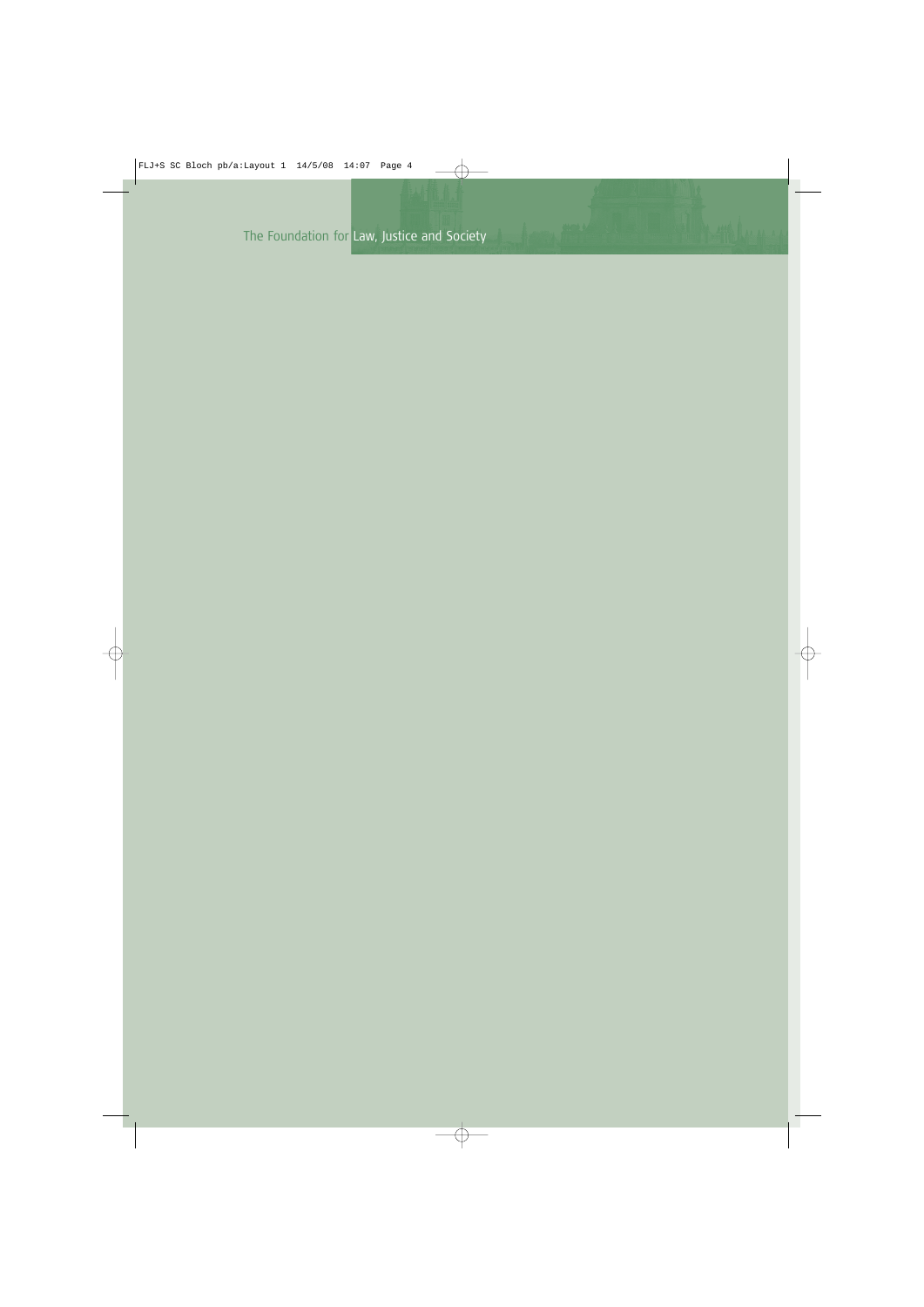# Executive Summary

- Disability benefit programmes around the world have experienced exceptional growth over the past thirty years or so, resulting in record numbers of persons receiving disability benefits and dramatically higher levels of expenditures. Equally problematic are chronically low 'outflow' levels, since very few persons receiving disability benefits ever return to work.
- Social security institutions have responded with a slew of disability benefit 'reform' measures aimed at stemming the rise in numbers and cost. Overall, these reforms seek to recast the relationship between disability benefit schemes and the labour market by placing greater emphasis on the employment opportunities and responsibilities of persons with disabilities as a way of tempering society's obligation to provide them income support.
- There are a number of relatively narrow reforms that have appeared widely and regularly since the 1980s that might qualify individually as trends. These include: reforms aimed at redefining disability and periodic review of eligibility; reforms aimed at medical and vocational rehabilitation, job training, and work-related supportive services; and reforms aimed at incentives and disincentives to work resumption.
- Two competing models of disability share influence in this area: the 'medical model' and the 'social model'. The 'medical model' conceptualizes

disability as a physical or mental condition that inheres in the body of the disabled person. The 'social model' defines disability as resulting from an interaction between a person's physical or mental characteristics and an inaccessible or inhospitable physical or social environment. A coherent set of social model-based disability policies can help frame a contract for income support for persons with disabilities.

- The challenge is to develop disability benefit policy that maximizes the benefits of supporting self sufficiency and autonomy, while also providing a basic income to those who are truly unable to work. The policy thrust of most recent disability benefit reform measures is to concentrate on building up one's capacity to work — to 'equalize' persons with disabilities as much as possible — rather than to set them aside by providing income support.
- The correct measure of disability benefit reform is whether it serves to integrate persons with disability into the workforce and encourage their employment (that is, target those who might under past policy have fallen too easily into a lifetime of disabilityearned compensation) — yet also maintain a stigmafree, community-supported safety net to catch those who are truly unable to work.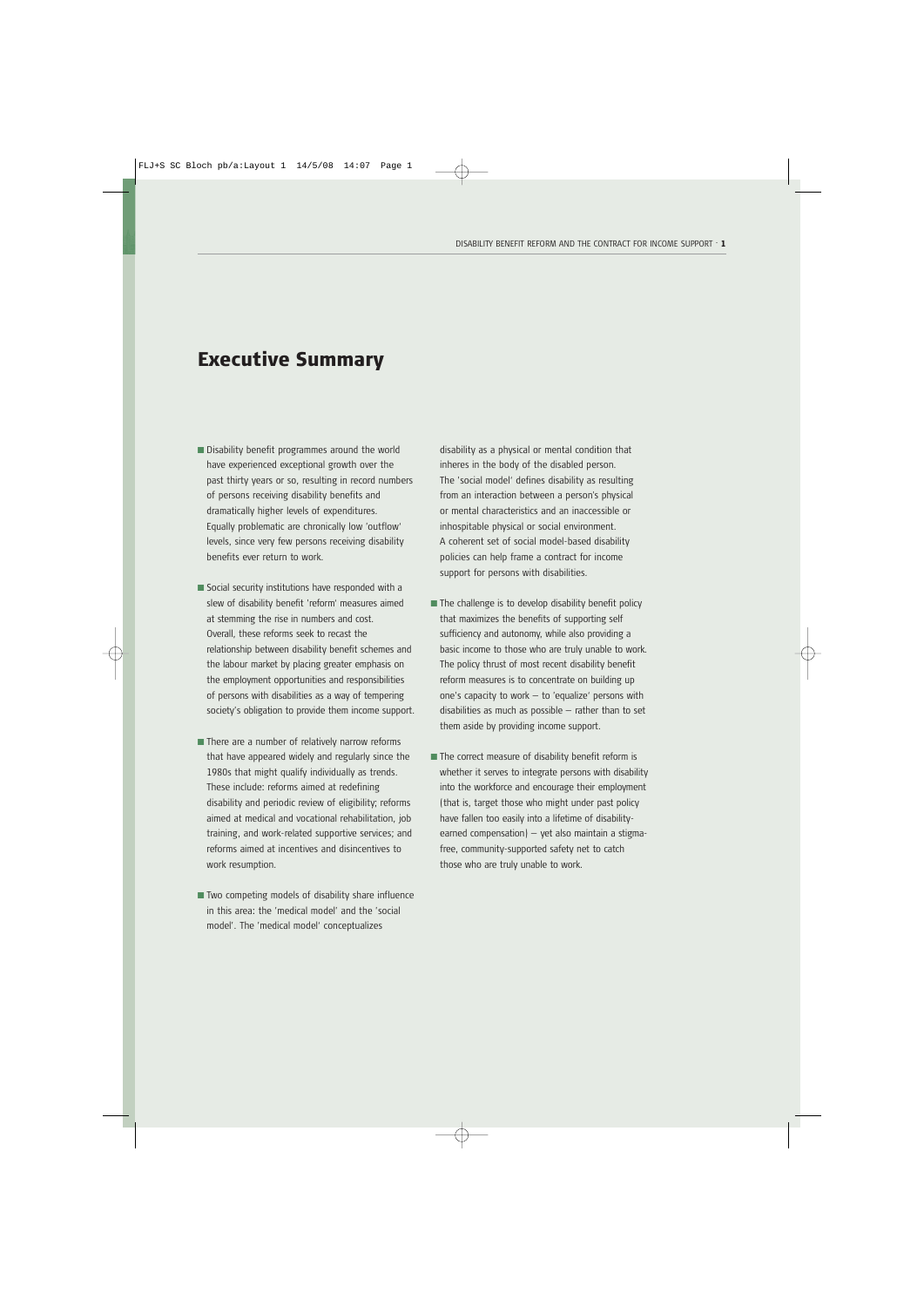# Disability Benefit Reform and the Contract for Income Support

#### *Introduction*

Disability has been included among the bases of eligibility for social security income support benefits since the first social security laws were promulgated in Germany in the 1890s. Although some countries delayed including disability benefits until some years after old age and unemployment benefits were put in place, today most social security schemes include some sort of disability coverage as well.<sup>1</sup>

Disability benefits programmes are driven by a generally acknowledged exception to every individual's social obligation to work. Because the justification for supporting persons with disabilities is that they cannot work, disability benefit programmes have always incorporated a disability definition linked in some way to work capacity that conditions eligibility on proof of inability to work. The same is true for other workrelated conditions and requirements found in most disability benefit schemes.

There are nonetheless significant differences in the details of how these programmes are administered. Some programmes are more aligned with disability policy that focuses on disability rights leading to full integration (with anti-discrimination laws as the centrepiece), while others favour policies that emphasize maintenance and compensation (with income support benefits as the primary concern).

Many social security institutions are in the process of reforming their disability benefit programmes in an effort to reduce historically high numbers of beneficiaries on the rolls. This brief will discuss the causes of this high recipient rate and will describe current disability

benefit reform measures aimed at addressing the problem. It will then explore the policy reasons behind these different reform measures and examine how different types of reform measures might best address those policy concerns. The manner in which these reform measures are implemented can be critical if they are to achieve their policy goals of greater integration rather than simply reduce benefit rolls.

#### *The nature of the problem*

Disability benefit programmes around the world have experienced exceptional growth over the past thirty years or so, resulting in record numbers of persons receiving disability benefits and dramatically higher levels of expenditures. Among the Organisation for Economic Co-operation and Development (OECD) countries, for example, the median percentage of persons in the working age population receiving disability benefits in 1999 was about 5 per cent, with the top five countries at between just under 8 and just over 13 per cent. $^2$  The more dramatic figures come from particular countries. In the Netherlands, for example, its 2000 level of 9 per cent of the working age population receiving disability benefits compared to about 3.5 per cent in  $1970$ .<sup>3</sup> In Poland, the number of disability pensioners increased by 31 per cent between 1990 and 1995.<sup>4</sup> In the United States, the number of disabled workers receiving social security disability insurance benefits more than doubled between 1990 and 2005.<sup>5</sup>

<sup>1.</sup> US Social Security Administration, Social Security Programs Throughout the World (Africa 2007 edition, The Americas 2005 edition, Asia and the Pacific 2006 edition, Europe 2006 edition).

<sup>2.</sup> OECD (2003) *Transforming Disability into Ability.* 

<sup>3.</sup> OECD (2004) *Economic Survey of the Netherlands 2004: Reform of the Sickness and Disability Benefit Schemes*.

<sup>4.</sup> Elaine, F. (2002) 'A Comparative Overview of Disability Pension Reforms in the Czech Republic, Estonia, and Poland'. In: E. Fultz and M. Ruck (eds.) *Reforming Worker Protections: Disability Pensions in Transition*. Geneva: ILO.

<sup>5.</sup> Social Security Administration, Annual Statistical Supplement, 2006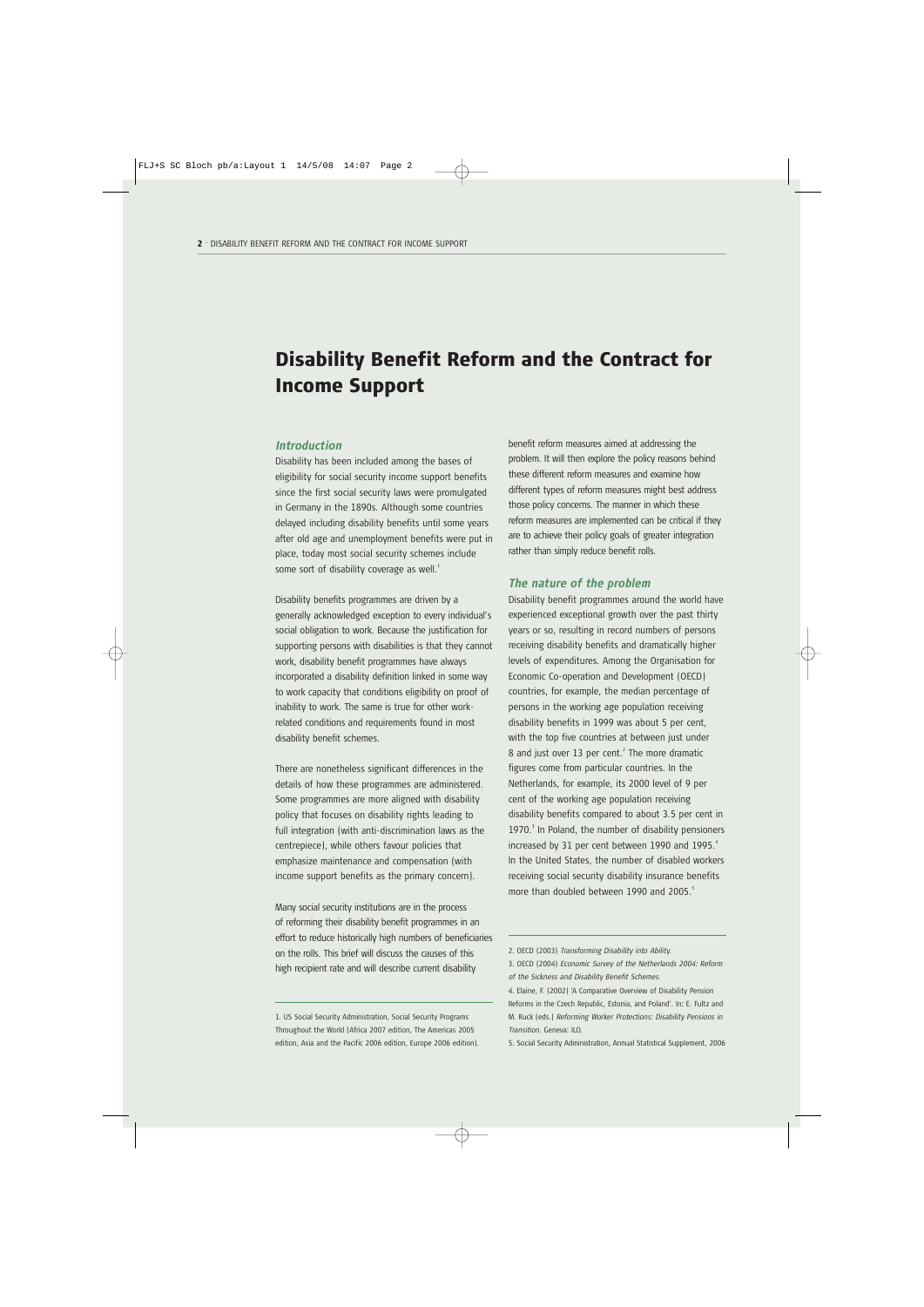Equally problematic are chronically low 'outflow' levels, since very few persons receiving disability benefits ever return to work. Again, among OECD countries and with the exception of the Netherlands and the United Kingdom, return-to-work rates are at about one per cent or less. As a result, even with a  $decrease - or a slowing of increases - in 'inflow' of$ new beneficiaries, the number of persons on the rolls is destined to remain high.

The problem has been described as a sort of 'perfect storm' resulting from the relative attractiveness to policymakers and politicians of placing persons on disability benefits, as compared to unemployment or pre-retirement; a large percentage of difficult-toevaluate, yet difficult to deny conditions (particularly mental illness and lower back pain); and limited opportunities and incentives to return to work. Thus, 'we find almost everywhere trends towards inclusion of ever-broader limitations as constituting inability to work; and ever-shrinking probability to get off the rolls once an invalidity status has been granted'.<sup>6</sup>

#### *Recent reform measures*

While the impetus behind most current disability benefit reform is the belief that the programmes have spun out of control, the sentiment is not that they are no longer needed. Rather, it is felt that they have been ill structured and mismanaged to the point that they do not achieve relevant social policy goals. Some policymakers would go further and say that many of these programmes have become counterproductive, in the sense that they exacerbate the very social problems they were designed originally to solve.

Social security institutions have responded with a slew of disability benefit 'reform' measures aimed at stemming the rise in numbers and cost. These reforms reflect serious concerns with the criteria for entry (definition of disability), conditions for continued receipt (rehabilitation and training), and unlikelihood of exit (work incentives and disincentives), all of which may signal failures in current disability benefit work-related policies.

Some reform measures are directed at particular aspects of the relevant scheme where change can have an immediate effect, such as reducing (or curbing increases of) the amount of benefits or tightening the process for determining eligibility. Others address broader issues with longer term implications, such as the definition of disability or the influence of demographic changes. Overall, these reforms seek to recast the relationship between disability benefit programmes and the labour market by placing greater emphasis on the employment opportunities and responsibilities of persons with disabilities as a way of tempering society's obligation to provide them income support.

#### *Current trends in disability benefit reforms*

Current trends in disability benefit reforms can be classified along two tracks. First, there are a number of relatively narrow reforms that have appeared widely and regularly since the 1980s that might qualify individually as trends. Second, and more importantly for the purposes of this brief, most of these reforms can be characterized in terms of a single overarching trend that not only serves to explain the general direction of current disability benefit reform but also helps put most of the individual reforms in their most meaningful context.

As one might expect, the most common reform measures fit into one of the three areas of concern mentioned earlier: entry into the system, continued receipt of benefits, and exit to the labour market. The main problem at entry is the definition of disability for purposes of establishing eligibility for benefits. Most reforms along this line seek to change the definition in ways that will more properly distinguish between those persons truly in need of income support and those who are capable of supporting themselves. Others look to enforce the disability criterion over time by implementing more rigorous procedures for reviewing continuing

<sup>6.</sup> Marin, B. (2003) 'Transforming Disability Policy. Completing A Paradigm Shift'. In: C. Prinz (ed.) *European Disability Pension Policies*, p. 25. Aldershot: Ashgate Publishing.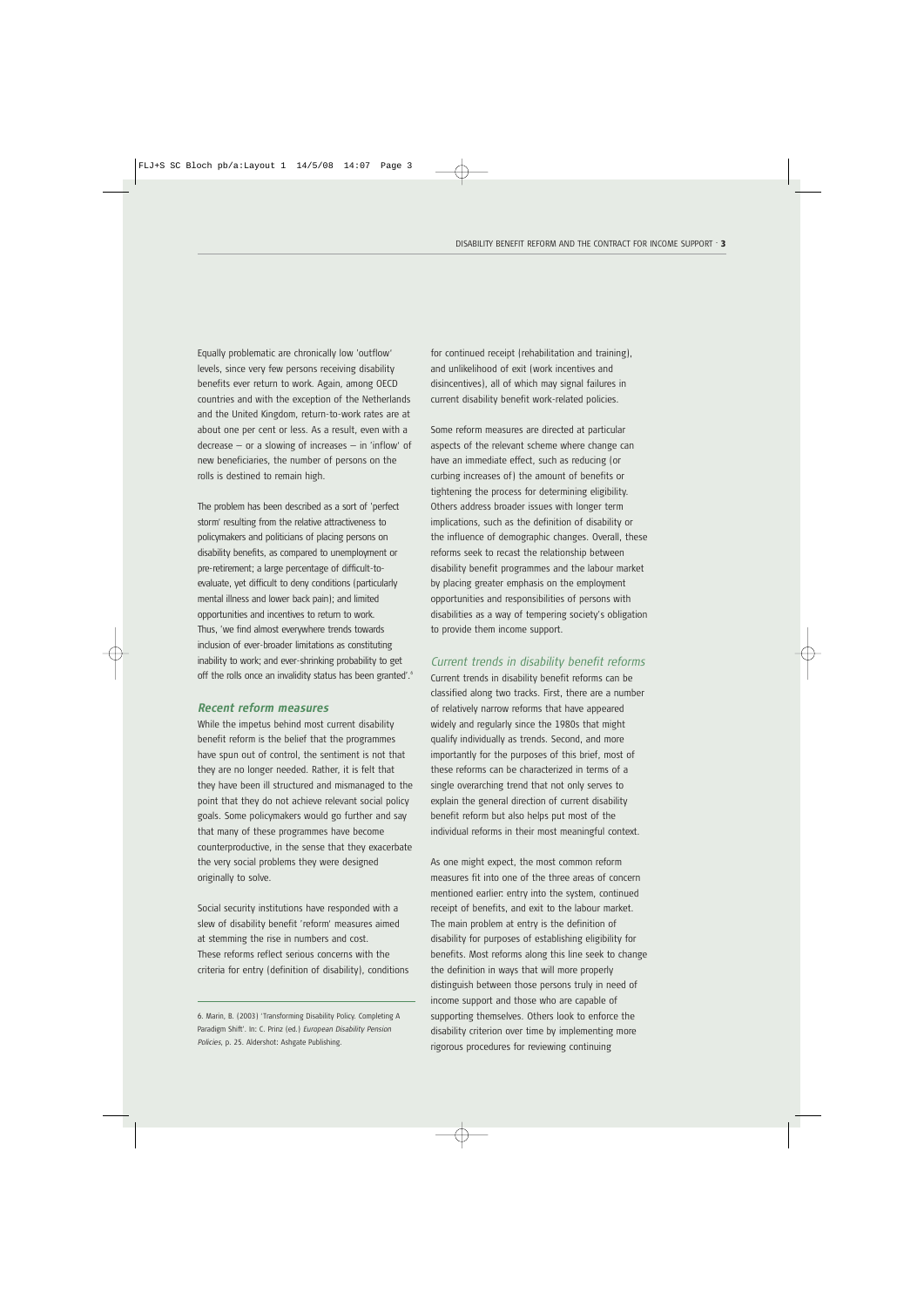eligibility. Problems around continued receipt of benefits focus on conditions or requirements of ongoing eligibility. Reforms at this stage concentrate on medical and vocational rehabilitation, job training, and other employment-related services. The problem at the exit stage is that, to all intents and purposes, there is none. Reform efforts aimed at getting beneficiaries off the rolls attempt to follow up on rehabilitation and training by increasing incentives and minimizing disincentives to return to work.

#### *Redefining disability and periodic review*

Disability is defined typically in medical–vocational terms, with the goal of targeting persons who are unable to work. The task of deciding who is disabled is framed by a commonly drawn distinction between impairment and functional loss, consistent with longstanding international practice.<sup>7</sup> Eligibility for benefits is based first on proof of a physical or mental impairment (typically on the basis of medical criteria), followed by a showing of a certain degree of functional loss (typically measured against the capacity to perform employment-related activity). The functional limitation requirement ties eligibility to work incapacity.

One obvious way to reduce the number of persons receiving disability benefits is to narrow the definition of disability used to decide eligibility. Since not much can be done to tighten the medical impairment requirement (any qualifying disability must result from an underlying physical or mental impairment), efforts to control findings of impairment tend to focus on process. Thus, some programmes that used to rely exclusively on simple declarations by a worker's physician now require fuller evaluation and more extensive documentation. Others have instituted new internal procedures intended to make the disability claims and administrative appeals process more accurate and efficient. These types of reforms, unlike those that

would narrow medical eligibility standards, should not necessarily reduce the number of beneficiaries. The aim is to reach more accurate decisions by introducing greater control over the disability determination process, not to deter possible applicants with cumbersome administrative requirements.

The required amount of functional loss is the more flexible component of the disability definition. Standards for measuring functional loss vary according to vocational benchmark (inability to do either any type of work within one's vocational capacity or one's usual or customary work), degree (full vs. partial), and length of time (short-term, long-term, permanent). Most reforms aimed at the definition of disability focus on these types of measures of functional capacity. A number of countries have opted for a stricter 'inability to do any type of work' measure as opposed to the more lenient inability to do one's usual or customary work. Another choice, less clear as a policy matter, is whether to provide benefits for partial and short-term disability or only for permanent and full disability. Although limiting eligibility to persons with full and permanent disability is the 'stricter' choice, persons who receive partial benefits are far more likely to return to work, while a full benefit restriction can have the perverse effect of discouraging persons once on the rolls from ever leaving.

Recognizing that disability is not necessarily a static condition, disability benefit schemes anticipate some form of periodic review of beneficiaries in order to assure continuing eligibility. Although laws and regulations typically require beneficiaries to report any changes in their medical condition, for the most part these provisions are not effective. A number of countries are now undertaking these reviews more seriously, prompted in part by advancements in medical technology that raise the likelihood of significant increases in beneficiaries' functional capacities.

# *Rehabilitation, job training, and workrelated supportive services*

Links between disability benefits and rehabilitation services are surprisingly weak, and the use of

<sup>7.</sup> World Health Organization (1980) International Classification of Impairment, Disability and Handicaps. A more recent WHO classification reflects a less medically centered view of disability with a greater role for environmental and social factors. World Health Organization (2001) International Classification of Functioning and Disability (ICFD).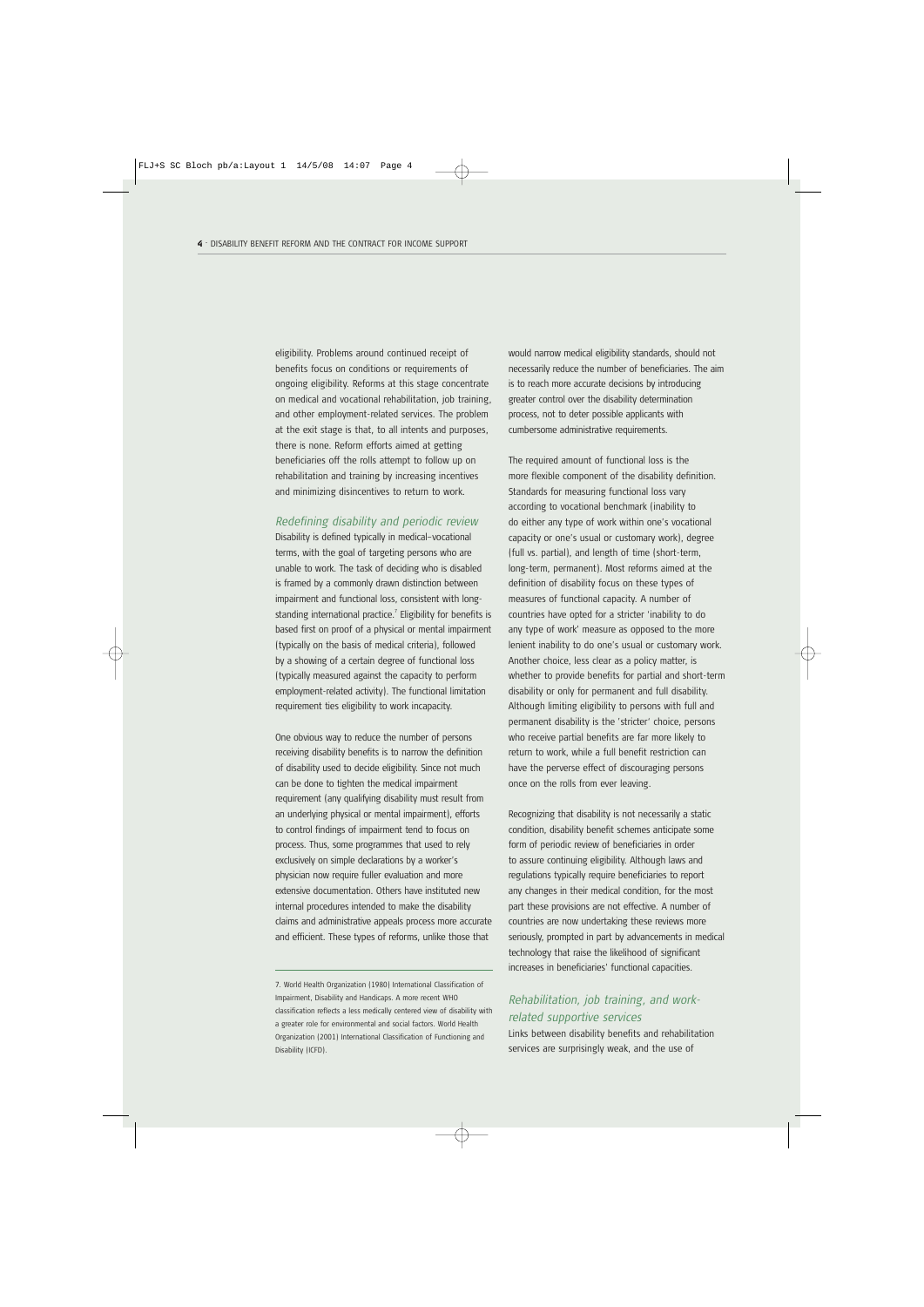rehabilitation services by disability benefit programmes is very limited. The same is true, although to a lesser extent, with respect to job training and various other work-related supportive services. One reason for this lack of coordination is that in many countries benefit payments and support services are provided through different agencies. Some countries are structurally addressing the ensuing coordination problems by moving toward more unitary administration of social security and related benefits and services.

Many reforms aimed at return-to-work are directed at beneficiaries, either requiring them to engage in various types of rehabilitation and other work-related services or encouraging them to do so with various incentives and sanctions. Some also target employers and possible future claimants by taking into account shifts in labour market needs and opportunities resulting from increasingly applicable anti-discrimination laws. One approach is to strengthen laws mandating early intervention and re-employment of workers with disabilities, together with a programme of wage subsidies. These types of schemes, including subsidies, are put in place to ensure that benefits are awarded only after all possible means of obtaining employment, including flexible working arrangements, are precluded. In addition, there is also a 'reverse' strategy of relaxing protective labour laws, such as the minimum wage, to encourage employers to hire disabled individuals.

#### *Incentives to work resumption*

A number of countries are returning to the basics: increasing incentives and minimizing disincentives to return to work. While some disability benefit schemes at one time effectively reduced return-to-work incentives to zero by coupling a package of benefits that no one would refuse with an absence of reciprocal conditions, this has not been the case for some time. Still, the degree to which incentives outpaced disincentives has varied considerably. Current reform measures aim at shifting these measures so that incentives dominate, using various combinations of reduced benefit amounts, earnings offsets, as well as conditions that include sanctions such as loss or reduction of benefits and loss or addition of ancillary benefits.

### *The common thread: from compensation toward integration*

The clear common thread in current disability reform is a shift in priorities away from providing income support toward supporting initiatives aimed at keeping people with disabilities in (and returning disability benefit recipients to) work. Data compiled by the OECD in its 2003 report, *Transforming Disability into Ability*, confirm this observation. The report developed a typology consisting of two policy dimensions compensation and integration  $-$  to analyze recent trends in disability benefit schemes in OECD countries. Each dimension included a number of subdimensions to measure relevant qualities of various country schemes. Thus, the compensation policy subdimensions included coverage, qualifying disability levels, types of medical and vocational assessments; the integration policy subdimensions included various employment services, employer responsibilities, availability and timing of rehabilitation, and various work incentives. It then applied the typology as a tool for a comparative analysis of disability benefit policy reform between 1985 and 2000.

The data show a clear shift in the majority of OECD countries from compensation-oriented disability benefit policies in 1985 toward integration-oriented policy by 2000. Specifically, the report documented policy reform trends aimed at increasing integration, such as the introduction of anti-discrimination laws, increases in employer responsibilities relative to the retention and hiring of workers with disabilities, promotion of onestop service centres, and the introduction of various work incentives; coupled with trends aimed at curtailing (or at least slowing the growth of) compensation, including increased regulation and standardization of medical assessment procedures, the tightening or elimination of disability measures based on 'own' as opposed to 'any' employment, granting of temporary benefits, and the reduction of benefit amounts. The fifteen-year period was characterized overall as one of 'strong expansion of employment-related integration measures, with some contraction of compensatory transfers'.<sup>8</sup>

8. OECD (2003), p. 141.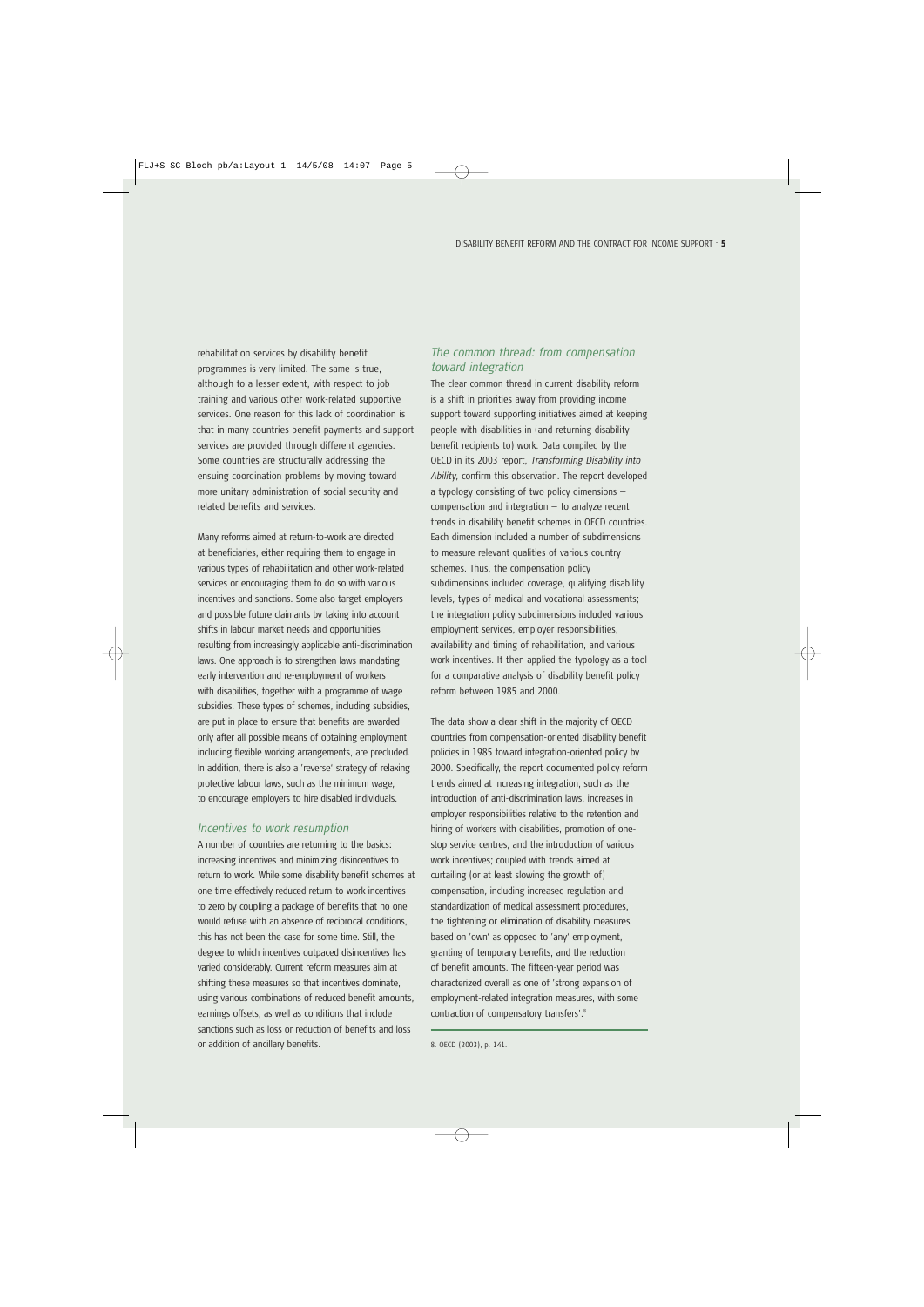#### *Disability policy framework*

This trend from compensation toward integration policy — seen both in the common disability benefit programme reforms listed above and those reported in the 2003 OECD report  $-$  is part of a broader social policy trend toward emphasizing the importance of individuals' employment opportunities and responsibilities over society's obligation to provide income support. This trend is still in the making and there remain many options for implementing specific reforms. Social security institutions can be guided in this process by looking more closely at the social contract underpinnings of disability benefit programmes.

#### *Two models for disability policy*

Today's social security laws are a form of modern social contract. The social contract underpinnings of social security can be seen most easily with respect to old age retirement benefits, which are awarded only at a certain age and after a life of productive work. The argument is more difficult with respect to disability benefit programmes, which are designed not to reward a life of contribution to society but rather to respond to the need to adjust society's expectations in the case of persons unable to complete a lifetime of work. Consequently, persons with disabilities are seen as excluded from the social contract theory's conception of justice because they are dependent upon and thus unequal to the dominant contracting group.<sup>9</sup>

Two competing models of disability share influence in this area. Most disability policy draws on one or both of two dominant models of disability: the 'medical model' and the 'social model'. The 'medical model' conceptualizes disability as a physical or mental condition that inheres in the body of the disabled person. The 'social model' defines disability as resulting from an interaction between a person's physical or mental characteristics and an inaccessible or inhospitable physical or social environment. Under this model, society disables individuals by not

accommodating their needs, such as ramps for those who cannot walk. The relatively objective nature of the medical model makes it appealing with respect to the distribution of benefits; disability can be verified, measured, and matched with applicable eligibility criteria. The social model, with its focus on society's failure to accommodate individuals' special needs, is used most often to support anti-discrimination policy and the disability rights movement.

A coherent set of social model-based disability policies can help frame a contract for income support for persons with disabilities. Antidiscrimination legislation provides the necessary framework for individuals with disabilities to contribute by removing social barriers to capacity. In the same vein, disability benefit reforms should seek to transform persons with disabilities from 'outsiders' into equal contributors to the welfare state. Of course, persons with disabilities must be given the opportunity to compete on an equal basis (or at least at a reasonably productive level), which requires a range of services and benefits that will depend on the individual's circumstances. The challenge is to develop disability benefit policy that maximizes the benefits of supporting selfsufficiency and autonomy, while also providing a basic income to those who are truly unable to work. There will also be difficult policy choices with respect to individuals for whom the cost of accommodation will outweigh the benefit society gains from the work they can do.

## *Disability benefit reform and the contract for income support*

Disability benefit reform's emphasis on integration over compensation can guide social security toward a contract for income support for persons with disabilities consistent with the needs of the modern welfare state. Bringing disability benefit programmes in line with this policy shift is particularly important as societies' social expectations change. Traditionally, countries in Europe have adopted a generous view of their social obligations toward their citizens compared to that of the United States. However, in recent years the nature of the social

<sup>9.</sup> Nussbaum, M. C. (2006) *Frontiers of Justice: Disability, Nationality, Species Membership*. Cambridge: Belknap Press.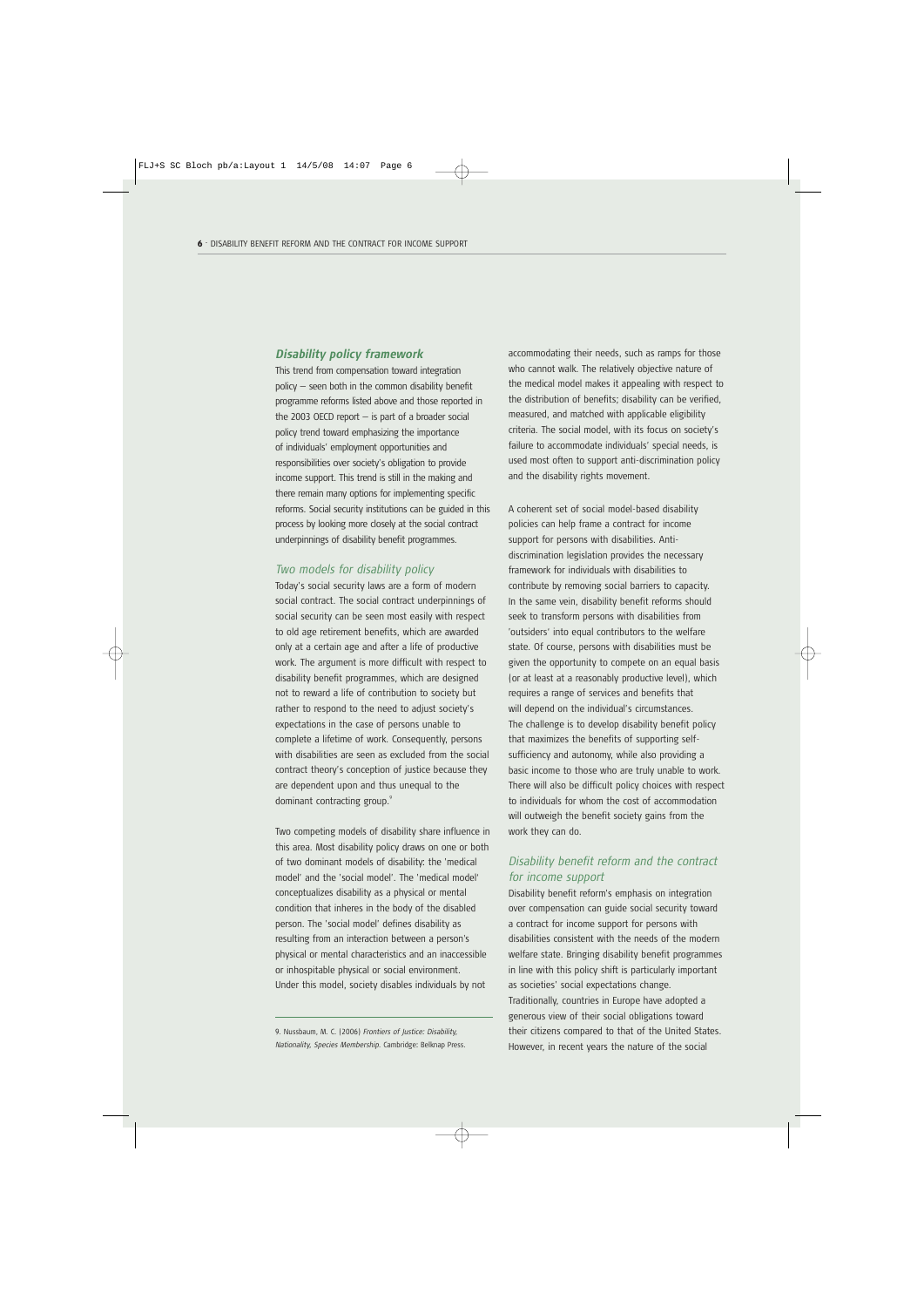contract has changed in both Europe and the United States toward retrenchment rather than expansion, with many policymakers convinced that the welfare state is a burden on economic growth which inhibits full employment.

The policy thrust of most recent disability benefit reform measures is to concentrate on building up one's capacity to work, to 'equalize' persons with disabilities as much as possible, rather than to set them aside by providing income support. This echoes the concerns of social contract theory, and can be summarized as follows: persons with disabilities should be expected, to the maximum extent possible, to fulfil their societal obligation to work; to make that possible, society's primary obligation to any person needing a disability benefit is to help reduce that need.

Current disability benefit reforms are also influenced by the two current models of disability, neither of which is adequate on its own. The medical model is too rigid, often employing a definition of disability which is ultimately unhelpful to those seeking assistance. It also reinforces the belief that people with disabilities are different from able-bodied individuals and should be treated differently. The social model, on the other hand, does not take due account of the real physical and mental impairments that can limit an individual's capacity to work and place an undue burden on employers to accommodate people with disabilities.

#### *Conclusion*

Recent shifts in disability benefit policy toward integration over compensation have been motivated by the twin failures of disability benefit programmes to curtail what is seen as unjustifiably high volume of inflow (persons found to be 'disabled') and an unacceptably low rate of outflow (beneficiaries returning to work). An examination of recent reforms designed to curb, if not reverse, the growth of disability benefit programmes reveals that virtually all significant programme changes reflect this policy shift. No one can argue with this policy preference for integration and self-sufficiency over isolation and loss of independence. The problem is that such a shift in policy can lead to benefit programme reforms, but the resulting programme changes will not necessarily achieve the new policy's social goals. Indeed, it is the consequences of compensationoriented disability benefit policies that have been blamed for past disability benefit programme failures, more than the aspiration of those policies. The success of current disability benefit reform depends, therefore, on two things: avoiding perverse and unintended consequences, and the realization of long-term aspirations.

There are significant perverse and unintended consequences that could flow from some of the most common current disability benefit reforms. Persons with no real options for work can be classified as 'not disabled' by measuring their work capacity against imaginary or impossible-to-obtain jobs; low benefit levels can result in impacted poverty where incentives are not the issue; rehabilitation and other workoriented services can become excuses to abandon non-participants, rather than targeted opportunities.

The key to avoid such perverse and unintended consequences is to focus on long-term aspirations. The fundamental long-term aspiration of current disability reform is, in essence, to bring 'outsider' persons with disabilities into the common social enterprise. In other words, to equip everyone with the means to function at a level that respects their mutual obligations under the modern welfare state's social contract. The correct measure of disability benefit reform is whether it serves to integrate persons with disability into the workforce and encourage their employment (that is, target those who might under past policy have fallen too easily into a lifetime of disability-earned compensation) — yet also maintain a stigma-free, communitysupported safety net to catch those who are truly unable to work.